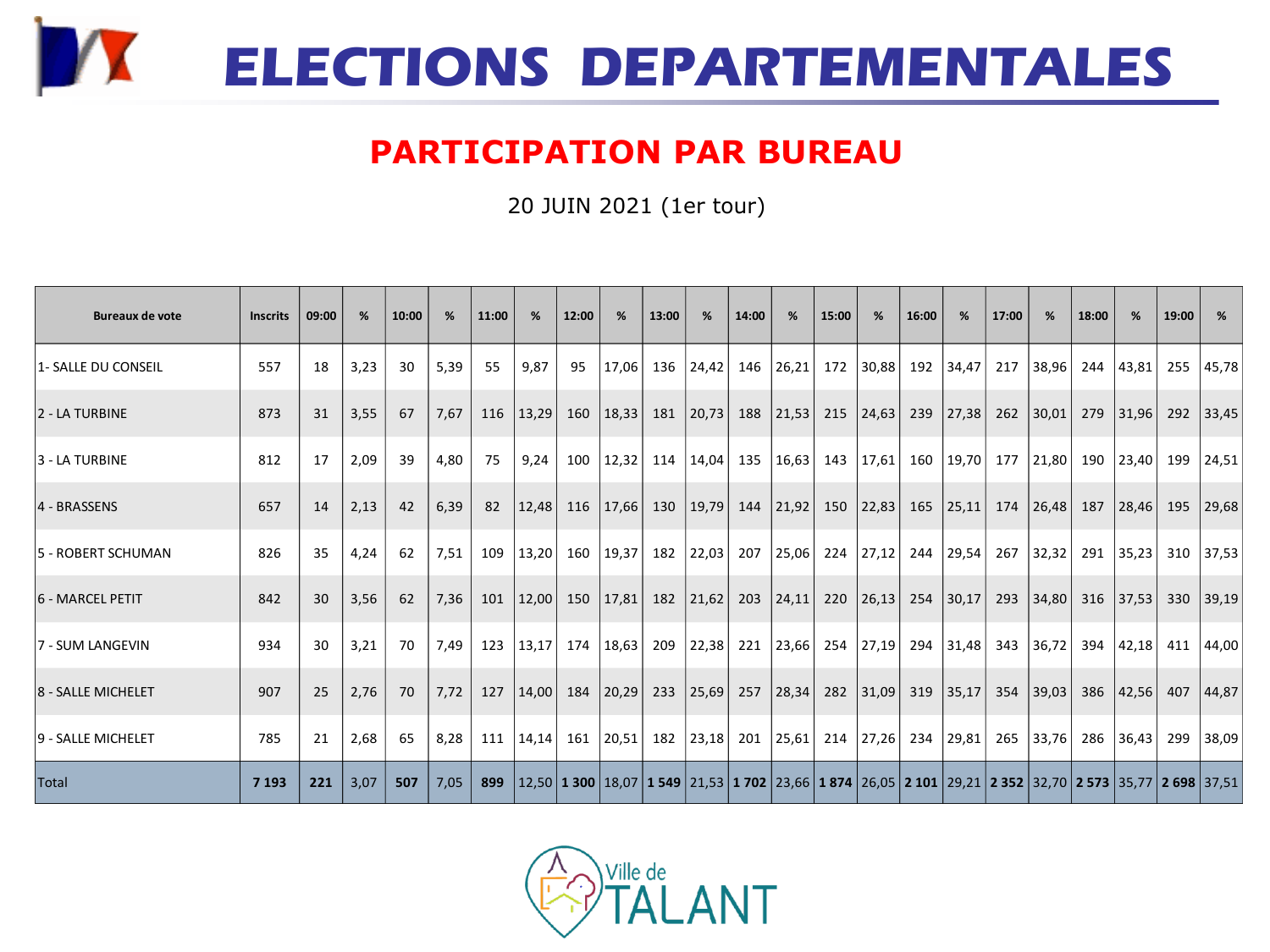

## RESULTATS TALANT – 20 JUIN 2021 (1er tour)

| N<br>$\circ$ | <b>BUREAUX DE VOTE</b>      | <b>INSCRITS</b> | <b>ABSTENT<sup>®</sup></b> | <b>VOTANTS</b> | <b>BLANCS</b>   | <b>NULS</b>    | <b>EXPRIMES</b> | Mme RENAUDIN-JACQUES<br><b>Christine</b><br>et M. ROIGNOT Michel |         | M. LAMY Alain et<br><b>Mme VIALET Céline</b> |         | <b>Mme PERONNE Myriam</b><br>et M. PEZON Eric |         | <b>Mme CAMBILLARD Noëlle</b><br>et M. DEPIERRE Bernard |         |  |
|--------------|-----------------------------|-----------------|----------------------------|----------------|-----------------|----------------|-----------------|------------------------------------------------------------------|---------|----------------------------------------------|---------|-----------------------------------------------|---------|--------------------------------------------------------|---------|--|
|              | 1 SALLE DU CONSEIL          | 557             | 302                        | 255            | 6               | 3              | 246             | 66                                                               | 26,83 % | 121                                          | 49,19 % | 38                                            | 15,45 % | 21                                                     | 8,54 %  |  |
|              | 2 LA TURBINE                | 873             | 581                        | 292            | 10 <sup>°</sup> | $\overline{1}$ | 281             | 136                                                              | 48,40 % | 66                                           | 23,49 % | 52                                            | 18,51 % | 27                                                     | 9,61 %  |  |
|              | 3 LA TURBINE                | 812             | 613                        | 199            | $\overline{4}$  | $\overline{1}$ | 194             | 77                                                               | 39,69 % | 47                                           | 24,23 % | 48                                            | 24,74 % | 22                                                     | 11,34 % |  |
|              | 4 BRASSENS                  | 657             | 462                        | 195            | $\mathbf{3}$    | $\overline{3}$ | 189             | 60                                                               | 31,75 % | 33                                           | 17,46 % | 63                                            | 33,33 % | 33                                                     | 17,46 % |  |
|              | 5 ROBERT SCHUMAN            | 826             | 516                        | 310            | $\overline{4}$  | $\overline{4}$ | 302             | 125                                                              | 41,39 % | 94                                           | 31,13 % | 39                                            | 12,91 % | 44                                                     | 14,57 % |  |
|              | 6 MARCEL PETIT              | 842             | 512                        | 330            | $\overline{7}$  | $\overline{1}$ | 322             | 79                                                               | 24,53 % | 130                                          | 40,37 % | 59                                            | 18,32 % | 54                                                     | 16.77 % |  |
|              | 7 SUM LANGEVIN              | 934             | 523                        | 411            | 9               | $\overline{4}$ | 398             | 121                                                              | 30,40 % | 165                                          | 41,46 % | 51                                            | 12,81 % | 61                                                     | 15,33 % |  |
|              | <b>8 SALLE MICHELET</b>     | 907             | 500                        | 407            | $\overline{7}$  | $\overline{1}$ | 399             | 115                                                              | 28,82 % | 184                                          | 46,12 % | 64                                            | 16,04 % | 36                                                     | 9,02%   |  |
|              | 9 SALLE MICHELET            | 785             | 486                        | 299            | 6               | $\,$ 5 $\,$    | 288             | 69                                                               | 23,96 % | 116                                          | 40,28 % | 55                                            | 19,10 % | 48                                                     | 16,67 % |  |
|              | <b>TOTAL DES VOIX</b>       | 7 1 9 3         | 4 4 9 5                    | 2698           | 56              | 23             | 2619            | 848                                                              |         | 956                                          |         | 469                                           |         | 346                                                    |         |  |
|              | <b>TOTAL EN POURCENTAGE</b> |                 | 62,49%                     | 37,51%         | 2,08%           | 0,85%          | 36,41%          | 32,38%                                                           |         | 36,50%                                       |         | 17,91%                                        |         | 13,21%                                                 |         |  |